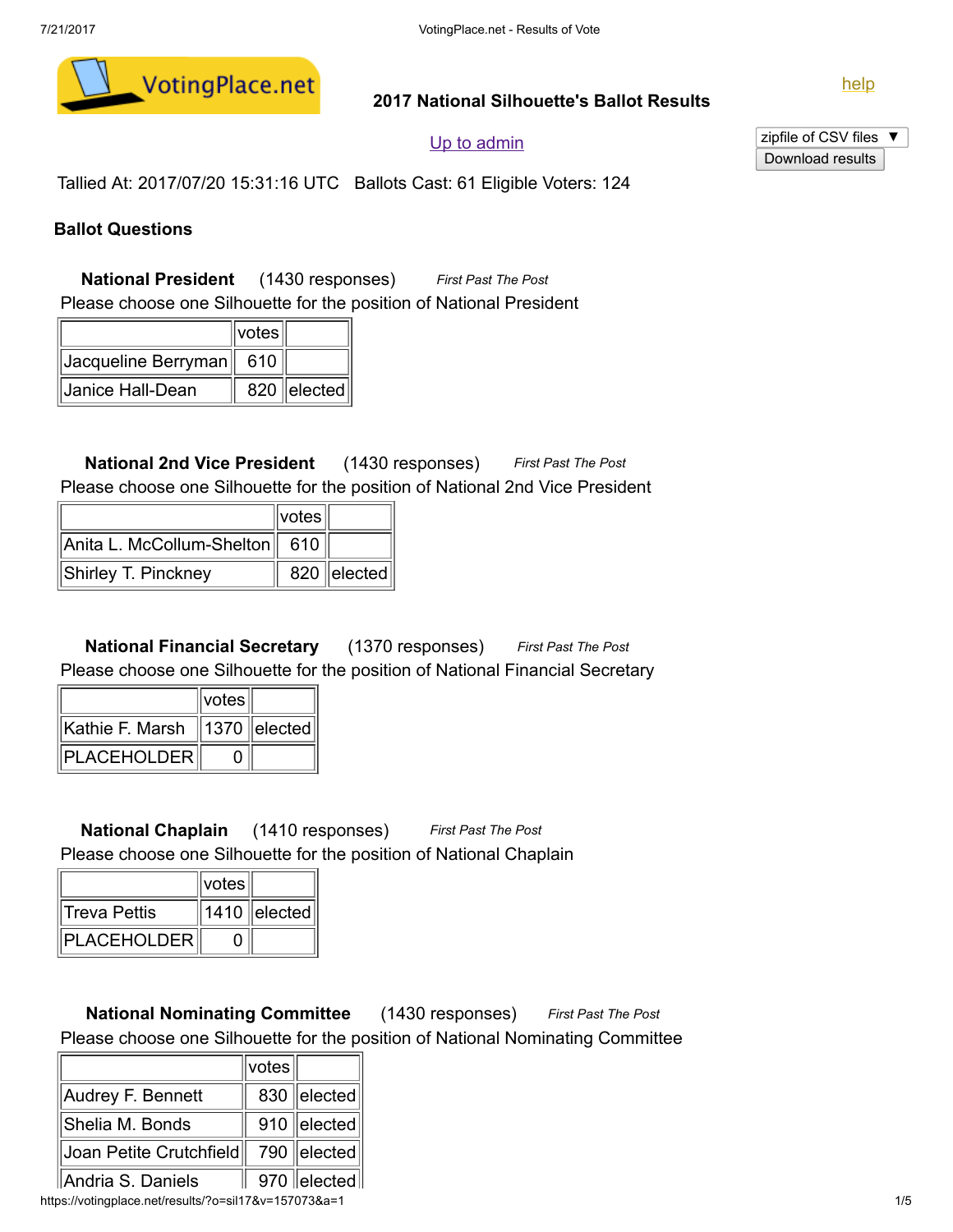| 17 Z.V T.T          |               |
|---------------------|---------------|
| Evelyn Storrs       | 770   elected |
| <b>IPLACEHOLDER</b> |               |

Bylaws-1 (1400 responses) First Past The Post Select whether you approve of the presented Bylaws change to the Preamble

| votes |                    |
|-------|--------------------|
|       | Yes∥1210 ∥elected∣ |
| 190   |                    |

Bylaws-2 (1430 responses) First Past The Post Select whether you approve of the presented Bylaws change to Article II - Purpose B

|     | votes |                |
|-----|-------|----------------|
| Yes |       | ∥1250 ∥elected |
|     | 180   |                |

Bylaws-3 (1410 responses) First Past The Post Select whether you approve of the presented Bylaws change to Article II - Purpose C

| votes |                   |
|-------|-------------------|
|       | Yes∥1210 ∥elected |
| 200   |                   |

Bylaws-4 (1400 responses) First Past The Post Select whether you approve of the presented Bylaws change to Article III - National Members E 1

| votes |                   |
|-------|-------------------|
|       | Yes∥1040 ∥elected |
| 360   |                   |

Bylaws-5 (1430 responses) First Past The Post Select whether you approve of the presented Bylaws change to Article III - National Members E 2

|    | votes |                   |
|----|-------|-------------------|
|    |       | Yes∥1050 ∥elected |
| J٥ | 380   |                   |

Bylaws-6 (1380 responses) First Past The Post

Select whether you approve of the presented Bylaws change to Article IV - National Leadership - Section 2 - Appointed Officers

| votes⊤ |  |
|--------|--|
|        |  |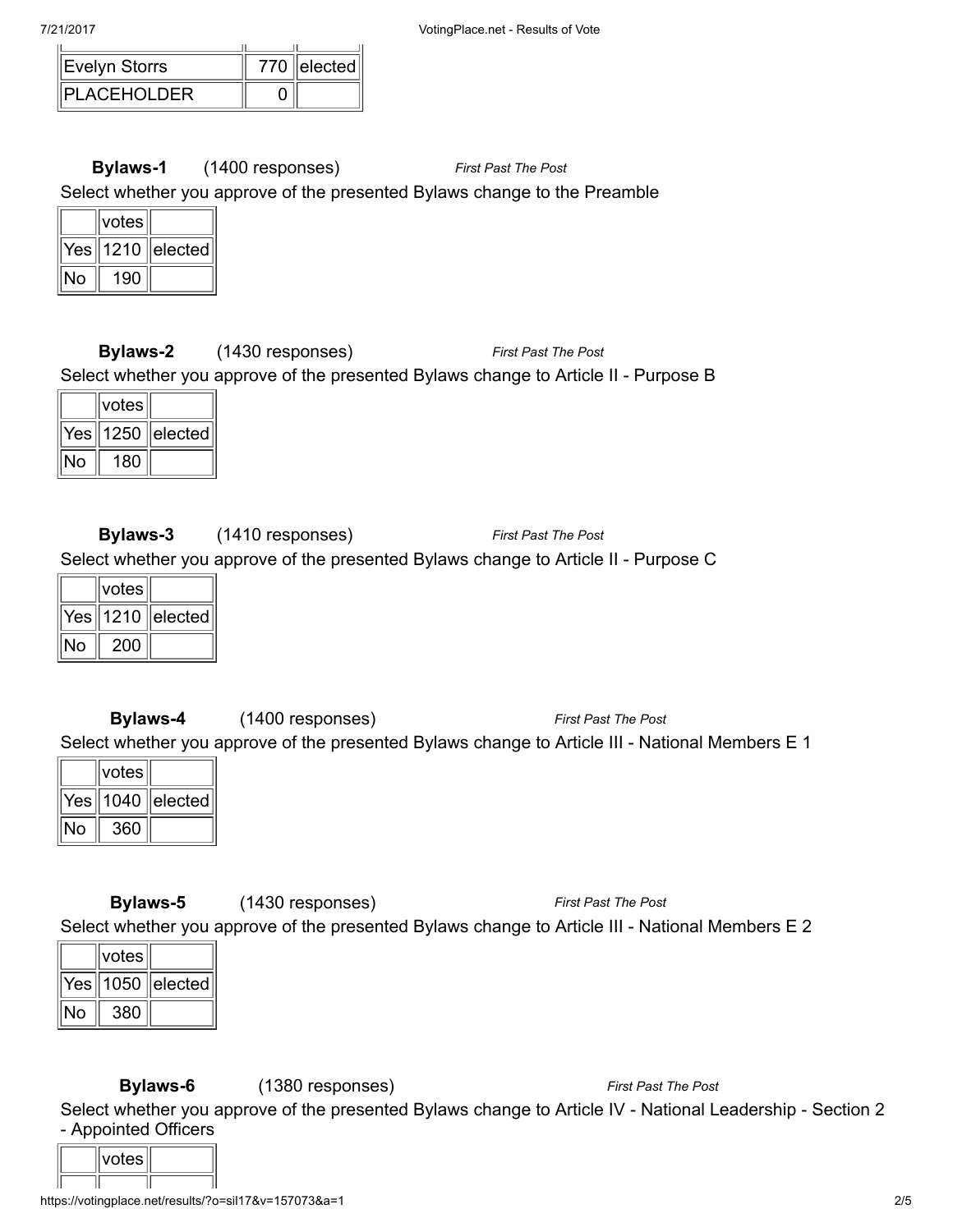| ≘≏ |     | elected |
|----|-----|---------|
|    | 680 |         |

Bylaws-7 (1370 responses) First Past The Post

Select whether you approve of the presented Bylaws change to Article V - Duties of Officers Section 1 Duties of Elected Officers A. National President

|     | votes |                     |
|-----|-------|---------------------|
| Yes | 740   | $\parallel$ elected |
|     | 630   |                     |

Bylaws-8 (1430 responses) First Past The Post

Select whether you approve of the presented Bylaws change to Article V - Duties of Officers Section 2 Duties of Appointed Officers C (National Assistant Sergeant-at-Arms)

|                  | ∣votes |                     |
|------------------|--------|---------------------|
| Yes <sup>"</sup> | 860    | $\parallel$ elected |
|                  | 570    |                     |

**Bylaws-9** (1420 responses) The Post The Post First Past The Post

Select whether you approve of the presented Bylaws change to Article V - Duties of Officers Section 2 Duties of Appointed Officers F (National Assistant Widows Liaison)

|     | votes |         |
|-----|-------|---------|
| Yes | 910   | elected |
|     | 510   |         |

Bylaws-10 (1410 responses) First Past The Post

Select whether you approve of the presented Bylaws change to Article V - Duties of Officers Section 2 Duties of Appointed Officers G (National Registrar)

|     | votes |                     |
|-----|-------|---------------------|
| Yes | 670   |                     |
|     | 740.  | $\parallel$ elected |

Bylaws-11 (1430 responses) First Past The Post

Select whether you approve of the presented Bylaws change to Article V - Duties of Officers Section 2 Duties of Appointed Officers I (National Technology and Assistant Technology Coordinators)

|     | votes |         |
|-----|-------|---------|
| Yes | 970   | elected |
|     | 460   |         |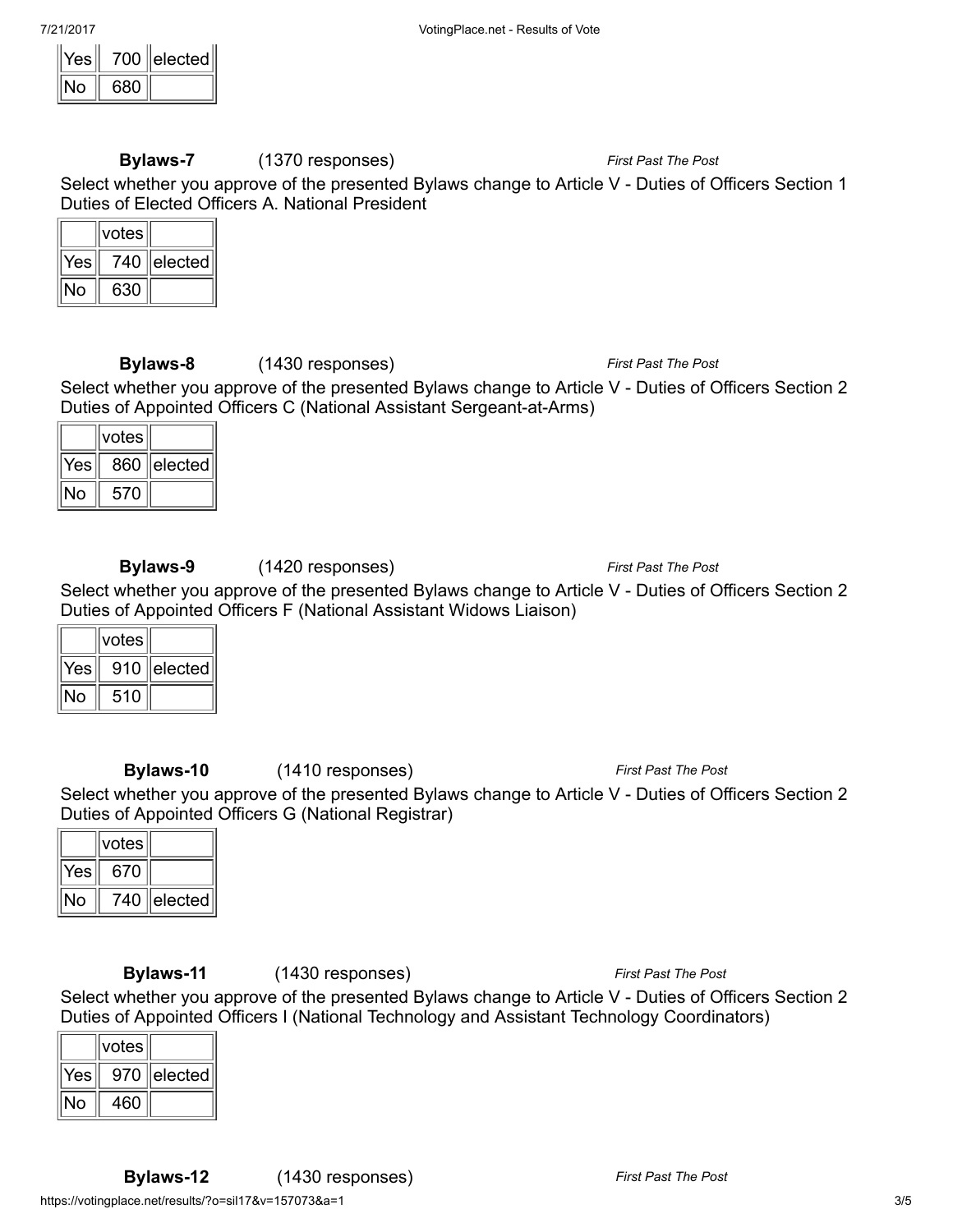Select whether you approve of the presented Bylaws change to Article V - Duties of Officers Section 4 Election of Officers A

| votes |                       |
|-------|-----------------------|
|       | Yes    1150   elected |
| 280   |                       |

# Bylaws-13 (1420 responses) First Past The Post

Select whether you approve of the presented Bylaws change to Article VI - National Meeting Section 1 Delegates C

|     | votes |                                 |
|-----|-------|---------------------------------|
| Yes | 480   |                                 |
| ໄດ  | 940   | $\parallel$ elected $\parallel$ |

**Bylaws-14** (1430 responses) The Post The Post The Post

Select whether you approve of the presented Bylaws change to Article VI - National Meeting Section 2 Quorum

|     | votes |                     |
|-----|-------|---------------------|
| Yes | 890   | $\parallel$ elected |
| Ω   | 540   |                     |

**Bylaws-15** (1430 responses) The *Post The Post First Past The Post* 

Select whether you approve of the presented Bylaws change to Article VII - Executive Board Section 1 Board Composition

|     | votes |                 |
|-----|-------|-----------------|
| Yes | 700   |                 |
|     | 730   | $ e $ ected $ $ |

**Bylaws-16** (1430 responses) First Past The Post

Select whether you approve of the presented Bylaws change to Article VIII - Committees Section 2 (Nominating Committee)

| votes |                   |
|-------|-------------------|
|       | Yes∥1000 ∥elected |
| 430   |                   |

Bylaws-17 (1410 responses) First Past The Post

Select whether you approve of the presented Bylaws change to Article VIII - Committees Section 3 (Finance Committee)

|     | votes |         |
|-----|-------|---------|
| Yes | 720   | elected |
|     |       |         |